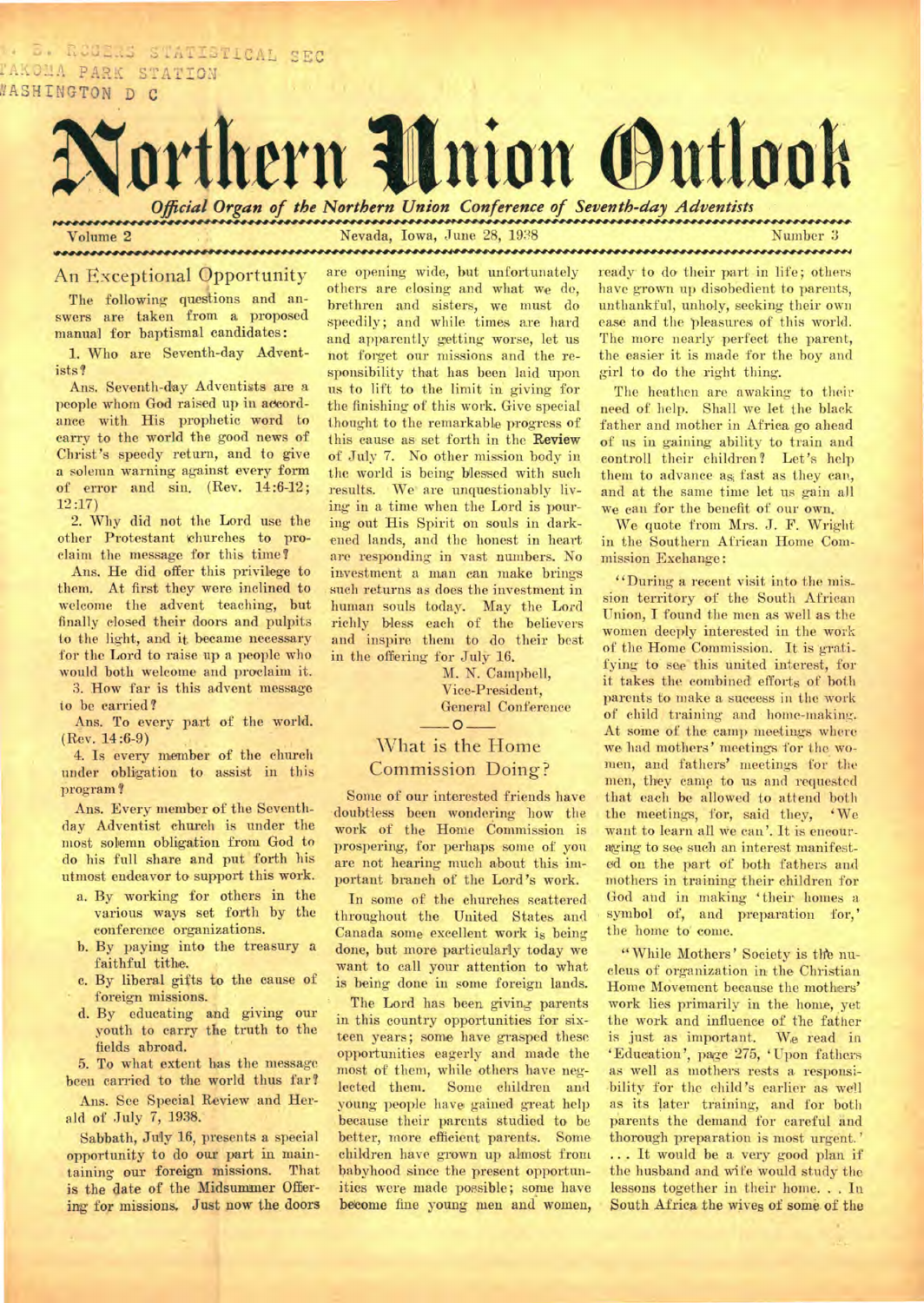native ministers are taking an active part in the women's work, and in many places they have regular meetings for prayer and study. Surely God will hear these united prayers in behalf of the home and family, for has He not promised in Isa. 49:25, `Even the captives of the mighty shall be taken away, and the prey of the terrible shall be delivered: for I will contend with him that contendeth with thee, and I will save thy children.'

"In the third quarter's Exchange of last year we published a report of the Women's Institute held in Malamulo, Nyasaland. In this issue we give a sequel to that report. Mrs. Cipao (a native) tells in her own way an experience she had in, helping some who had not seen light in attending those meetings held for them.

"In some parts the women are very backward and do not realize any need for self-improvement, and are afraid of the white woman's teaching which they have never heard before. But such women as Mrs. Cipao and many others we might mention are doing much toward breaking down this feeling and in helping their native sisters."

Mrs. Cipao writes of being called in the night to a woman who was very, very sick. She took another woman with her and went at once. The native women who were there to help her through her trouble stood helpless. Mrs. Cipao went to work and in a little while, had this mother free from her difficulty and past her danger. What a surprise this **was** to the women! She overheard the women talking as follows: "Have we not been kept in here two days, and this is the third day, and yet nothing could be done for her? And now in as short time as this, this woman, who is just like ourselves, has set us all free. The women's school is really good. We thought those attending We thought those attending the school were only wasting their time." Then they turned to the sick woman and said, "Have you not been to the Women's School?" "Yes," she replied, "I have been there once, but did not pay much attention to what was being taught. They were teaching big things that were not supposed to be mentioned to the young girls, and I got frightened, so decided not to go again."

"Are you then younger than these two women who have helped you? Are they not of your age? Why **did** 

you not learn hard when the .Donna (teacher) was teaching you at the mission? Surely there is power in the Women's School."

Mrs. Cipao continues:

"Sometimes, my friends, we hear such words being spoken as, 'What can a woman do if she can be educated? Can she become a white lady? Does she not spend her time for nothing?' It is true that we cannot become white ladies, but are we not the key that will open our country? We who are attending the Women's School should not listen to the people who mock at us. Read Genesis 3:20. 'And Adam called his wife's name Eve, because she was the mother of all living.'

"It is our duty to look after the children, preparing food for them and our husbands, drawing water, taking care of our families, etc. Knowing that we are the ones responsible for their lives, we should make it our duty to learn very hard and carefully, for if we don't, we shall lose or kill many lives that are in our hands.'"

The school of which Mrs. Cipao and the others speak is a prolonged institute for the women where they are taught something about cooking, the care of children and elementary housekeeping, as well as the care of the sick and how to keep well. Mrs. Cipao's statements give us some idea of the psychology of the native mind.

If space permitted, we would tell you something about what is being done in the Far Eastern Division. We will pause just long enough to say that the Philippine Union already has fifty-seven organized Mothers' Societies and the work is going forward in other unions in that division. In these foreign lands simple lessons are arranged for the native peoples, lessons that fit their needs. They are based on the Bible, the Spirit of prophecy, and the Christian Home Series. Pray for the work in foreign lands and do not forget that parents in Amerita must be fully awakened to their responsibilities. Mrs. Flora H. Williams.

—**0**—

A character formed according to the divine likeness is the only treasure that we can take from this world to the next.—C. 0. **L.** p. 335.

 $-0-$ 

Only by faithfulness in the little things can the soul be trained to act with fidelity under larger responsibilities.—C. **O. L.** p. 359.

## ,,,,,,,,,,,,,,,,,,,,,,,,,,,,,,,,,, **North Dakota Conference**

**D. N. WALL, PRESIDENT<br>
Box 1491 C. C. C. B. Jamestown Make wills and legacies to North Dakota Conference Association of Seventh-day Adventists.**  ••••••••••••••••••••••••••

### Mission Extension

When we think of the days of the beginning in the Harvest Ingathering work, we think of Jasper Wayne. With Big Week we think, of Andrew Roedel, because it was just twentyfive years ago that the idea was first launched among the colporteurs in North Dakota. Surely it must be a never-ceasing. pleasure to Brother Roedel, who is now Book and Bible House secre' ary of the Idaho conference, to see the great blessing that his simple *lan* has proved to be to this cause during the years that have followed.

Many Big Week books have gone out but we have not reached our goal as a conference. Our goal was \$500 and we have \$294 to date. Dear brethren, that is not enough. We are sure there must be some churches that have not taken up the offering as yet. Please do so at once.

Geo. Loewen

**Minnesota Conference V. E. PEUGH, PRESIDENT<br>
B. C. MARSHALL, SECRETARY<br>
1854 Roblyn Ave. . . . . . . . . . . 8t. Paul Make wills and legacies to Minnesota Conference Association of Seventh-day Adventists.** 

IN•0#4,41.04•0004,000~~#04•••••••••INIVIVNIY•

# The Influence of a Christian Negro

Several years ago I worked in a foundry in Minneapolis. It was a small place where about twenty-five<br>men were employed. The men at men were employed. heart were good but rough and un-

#### 

Northern Union Outlook **Official Organ of the Northern Union Con-ference of Seventh-day Adventists** 

**A R. SMOUSE ....... EDITOR**<br> **VOL. 2** JUNE 28, 1938 NO.3 VOL. 2 JUNE 28, 1938 NO.3<br>
Published by Oak Park Press, Nevada,<br>
Iowa for Northern Union Conference of<br>
Seventh-day Adventists, 2718 Third Ave.<br>
5. Minneapolis, Minn. Published weekly<br>
15 issues a year].<br>
"Entered as secon

**1937, at the post office at Nevada, Iowa. under the Act of March 3, 1879."** 

In changing address, give both old and<br>new address.<br>All copy for publication should reach the<br>Outlook office in Minneapolis by Thursday<br>morning [earlier if possible], preceding<br>date of issue.

**Make all checks and money orders pay-**<br> **able to the Northern Union Outlook.**<br> **Subscription price - - - - IC Cents a year**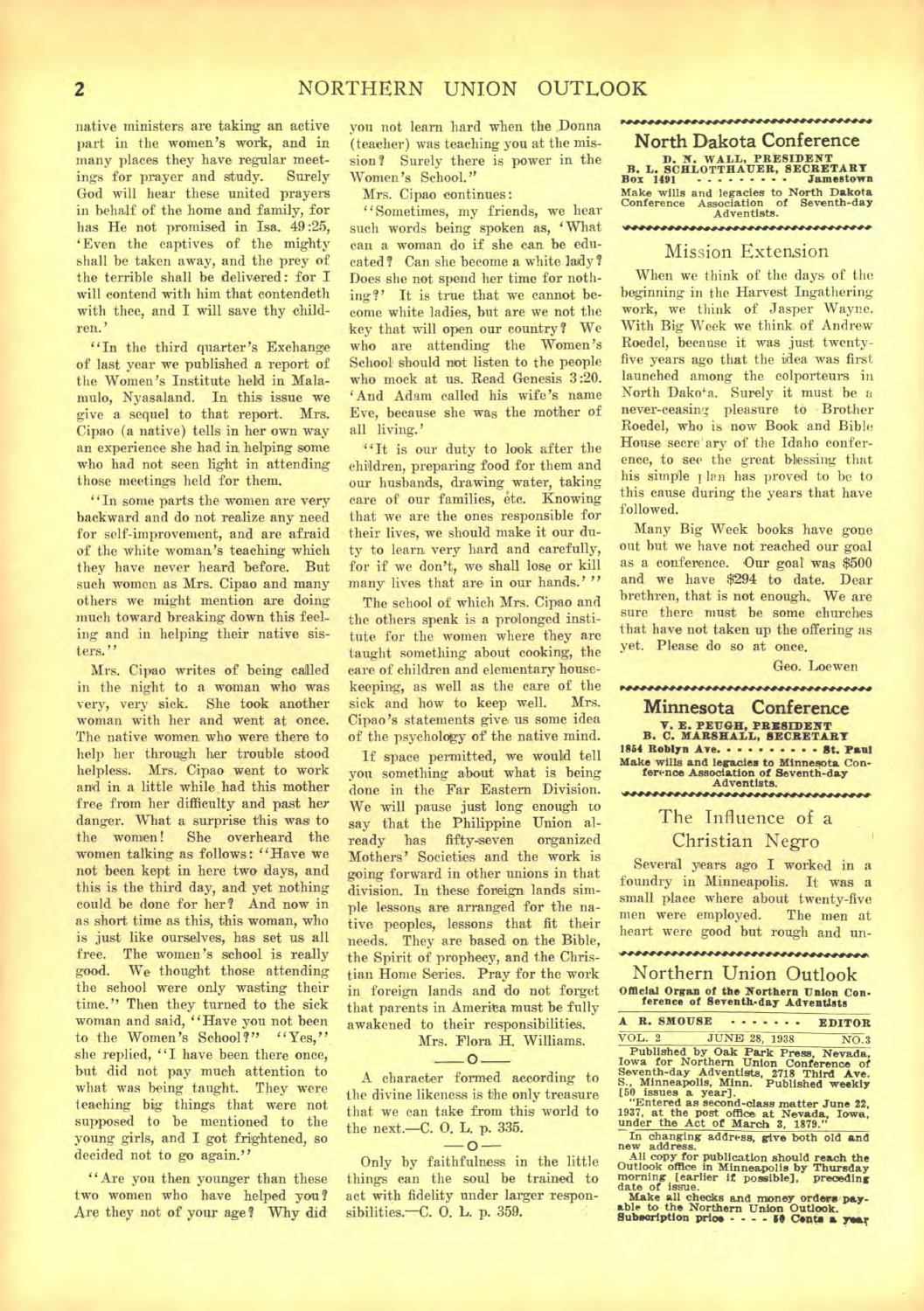couth, and the men who could swear the loudest and longest without using the same word twice, was the most popular. Drinking and drunkenness were common among them; and every-Monday morning when we started the *week's* work, there were from one to half a dozen men absent.

One Monday morning when we started the work for the week, the furnace man and several others were not there because they had not yet recovered from their Saturday night drunk. The superintendent, a big blue-eyed Irish Catholic named John O'Brien, was not in the best of humor as the furnace work had to be done, and that meant that some men had to be shifted from other jobs. About ten o'clock in the morning a Negro walked into the foundry and asked for the boss. When shown where Mr. O'Brien was, he stepped up to him and said, "Good morning, sir; I'm a furnace man looking for a job. Do you need any help?"

All the employees in the foundry were white, but the absent furnace man had had several chances before and had failed; so Mr. O'Brien was determined therefore to hire another man, and he replied, "Yes, we do need a furnace man; when can you start work?" "I can start right now," the Negro replied. Immediately he unrolled a small bundle he carried under his arm, which contained his lunch and overalls; put on his overalls and went to work.

That day the new furnace man produced the very hot molten iron which is a joy to every molder; and the next day he did the same—in fact, every day until Friday night. At the close of that day he came up to Mr. O'Brien and said, "I beg your pardon, sir, but I will not be able to work tomorrow." "What's the matter? Tomorrow is only Saturday," said Mr. 0' Brien. "I know," replied the Negro, "but I am a Seventh-day Adventist, and I do not think it is right to work on the Sabbath day. If you wish, I will be glad to work on Sunday instead." "No," said Mr. O'-Brien. "If you cannot work on your Sabbath, you cannot work on mine." "Well, may I come back Monday then?" asked the Negro, "or do I get my time?" Mr. O'Brien had no idea where he could get another furnace man as competent at a moment's notice, so he said, "You may come back Monday."

Saturday morning when we came to work, Mr. O'Brien had more men

to shift about as naturally the furnace man was absent; but when he looked over the job, he found that the Negro had completed over half of the heavier work—the hoisting of the iron and coke up onto the charging floor had already been done, so that there remained but about three hours of work preparing the furnace to melt the iron. The Negro had done a little extra work each day.

Monday morning Mr. Brown, the Negro, returned to work, and for five more days we had good, hot iron. The men in the shop at lunch time sat about in groups and visited as they ate, but I noticed that Mr. Brown always sat by himself. He never forced his presence upon anyone, but if any one of us took his lunch and sat beside Mr. Brown and visited with him while we ate, he was graciousness itself. He conducted himself as a gentleman in every sense of the word. He was always kind and considerate to all and never even used a slang word.

This five-day plan for Mr. Brown continued for several months. One day some one happened to hear that not only was Mr. Brown a Seventhday Adventist, but he was the preacher in the little Negro Adventist church. Then trouble broke loose for poor Mr. Brown. The men came over near<br>where he was working. They prewhere he was working. tended to stumble, and then they swore in a way which would make a drunken sailor green with envy; not because they were angry, but just to tease Mr. Brown as he was a preacher. The Negro's face turned almost white, not from fear or anxiety, but from chagrin and sorrow that these white men took the name of their Lord in vain, not in a fit of anger but just for fun to hurt the feelings of a fellow-man.

When Mr. O'Brien heard how the men were treating Mr. Brown, he became very angry and said to the men, "If I catch any man teasing or molesting Mr. Brown in any way, I'll fire him on the spot."

The Irish Catholic superintendent defended the Negro Adventist preacher from the other white workers in the foundry. What a wonderful lesson in religious tolerance and race relations. Mr. Brown continued to work his five-day week in that foundry, not preaching but living daily the gospel of the Lord as he saw it, in devotion to his employer and in love for his fellow-men.

Reported by a fellow-employee.

## Maplewood's Alumni Room

Located in the east wing of the academy building is the new alumni room. Here one will find twenty years of Maplehood's history in class pictures—from 1919 to 1938—representing four hundred eighty graduates from this Christian school. In this room one sees a cross-section of the rank and file of our denominational membership, many giving of their best wherever God has placed them, ringing true to the call of service, whether it be as a faithful lay member, or as worker in the vineyard of Christ. Surely this is a mighty testimony in favor of Christian education.

Gospel workers of every calling, Christian administrators, business men, farmers, nurses; doctors, home makers, teachers,—every walk of life that is upright and true is represented on the walls of this new room. Here is a missionary to distant Mongolia, a doctor to Australia; there is a conference president in one of the southern states. The president of the Nebraska Conference is here in the class of 1922, and over there on that other wall is the president of the Colorado Conference, class of 1920. And if one continues to look for administrators, he is not disappointed, for he will see the picture of the class advisor of 1927, now president of Union College. There is the picture of the man who heads the book work in the Michigan Conference, and there are also graduates from many of these classes teaching in colleges and academies all through our great educational system.

Much more can be said about these men and momen, but one point must not be overlooked,—Maplewood trains thoroughly, not only to fit into some place in the organized work, but also to serve a useful life in any community as a Christian, and as a conscientious citizen. The most of these graduates are living just such lives today. Out in the great rush of human activity they are not losing sight of the cherished ideals found only in our schools. They are living for Him, and pointing the way to their neighbors, their friends, and their associates.

The alumni room at Maplewood is more than a mere room—it is a history of Christian education. The messages of these class pictures ring true to the principles which have been held before us in our educational program. Human frailty, imperfect reasoning,